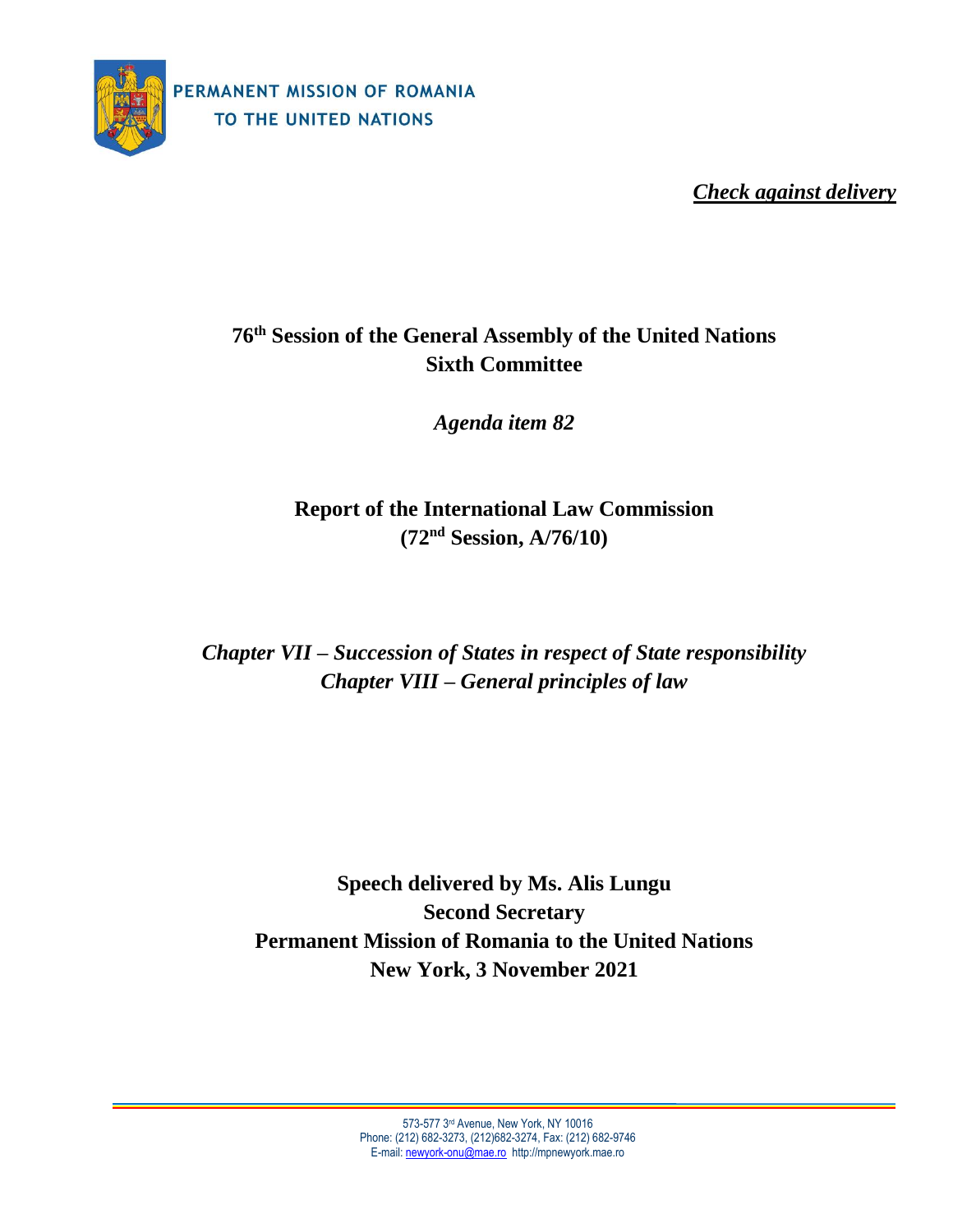## Madam Chair,

I will focus my statement on the two topics included for consideration under Cluster III of the Report of the International Law Commission.

## *Chapter VII – Succession of States in respect of State responsibility*

We thank the Special Rapporteur, Mr. Pavel Sturma, for his fourth report. The question of State succession to responsibility remains highly controversial and very much open to study, as there is very little State practice relevant for it.

In relation to this topic, we thank the Special Rapporteur for his dedication and commitment to this subject matter and for the progress made during the last session of the International Law Commission.

Although we hear the Special Rapporteur when he argues that this topic represents a continuation of the work on State succession, we fail to see the normative character of the proposed draft articles. Many of the draft articles are an application of the customary law rules on state responsibility for internationally wrongful acts to the particular situation of state succession. We remain unconvinced of the need to regulate in this specific field.

One further argument in this respect would be that the aspects resulting from state succession, including in terms of sharing of rights and obligations, are the object of specific agreements convened between the concerned States. These agreements have nevertheless priority over the draft articles, which remain subsidiary in nature and could only become relevant in absence of a specific agreement. This point was made as well by the Special Rapporteur in his report.

At the same time, my delegation reminds of the non-existence of automatic succession to State responsibility as a rule and encourages the Special Rapporteur to revise the text in order to ensure that a consistent approach in relation to this aspect is maintained in the draft articles as well as in the commentaries to them.

My delegation reserves further comments on this topic pending its additional consideration by the Commission.

## *Chapter VIII – General principles of law*

My delegation welcomes the second report on General principles of law prepared by Mr. Marcelo Vazquez-Bermudez and the discussions in the International Law Commission related to it.

As a first remark, we emphasise that we do share the view that the general principles of law as a source of international law could only relate to those general principles derived within national legal systems. Therefore, we do not encourage the inclusion of a study in relation to potential general principles of law formed within the international legal system, as they pertain to conventional or customary international law. It is important not to conflate and confuse identification of general principles of law with identification of customary international law.